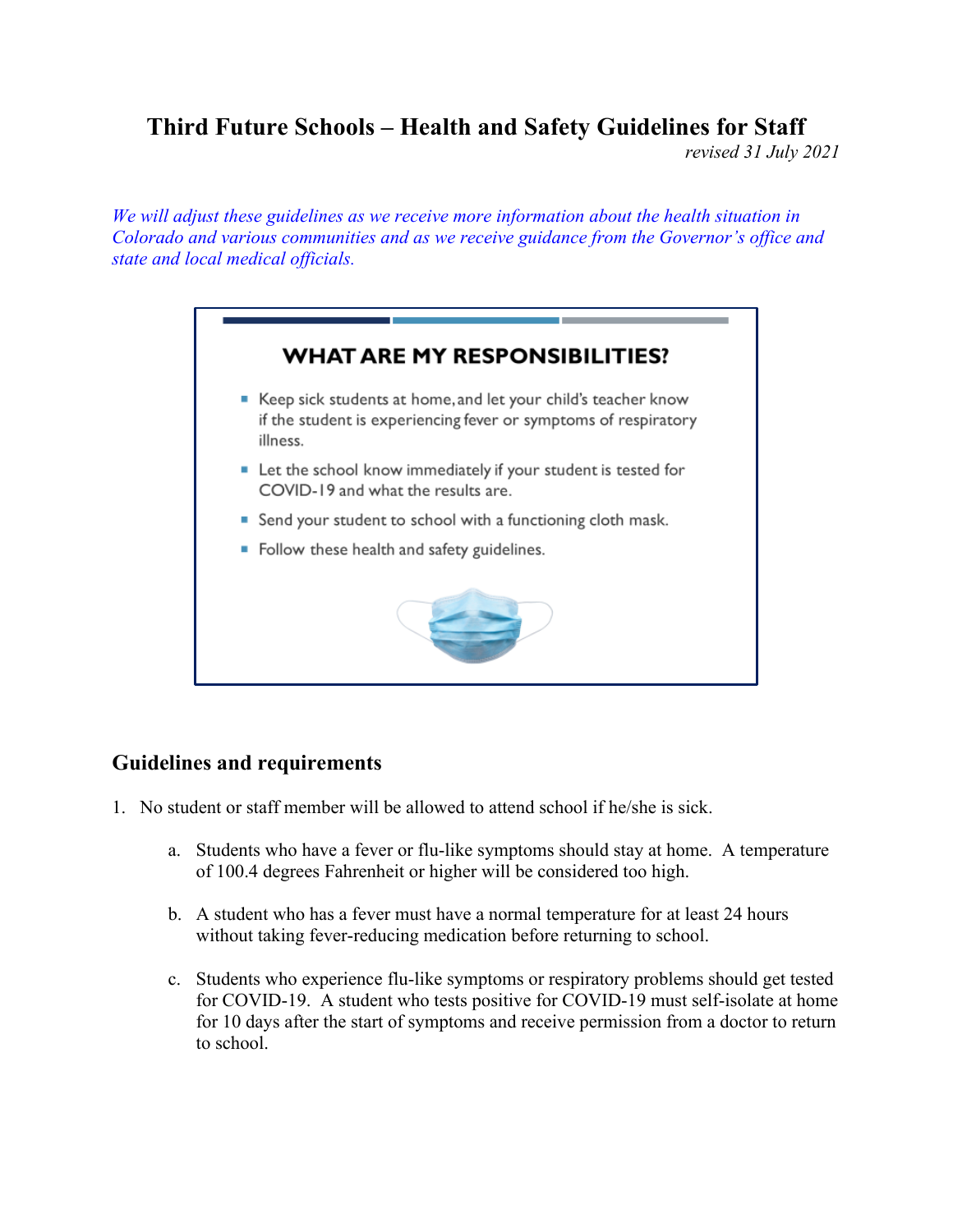- d. Siblings of a student who tests positive for COVID must also be tested for the virus.
- e. Other students or staff members exposed to a student who tests positive will not be isolated or sent home. We will do so only if there is evidence of significant transmission within the school and when individual students show symptoms.
- 2. All employees in the Third Future Schools Network are required to be fully vaccinated. They will not be required to wear masks unless they are within three feet of a student.



- 3. All parents and visitors will be required to wear a mask while in the school building regardless of vaccination status.
- 4. Students who get sick while at school will be quarantined until they are picked up by a parent or guardian.
- 5. Staff members are not required to wear masks except when they are within three feet of a student or students. .
- 6. Students should bring a mask to school. The school will have back-up masks for those students who forget to bring a mask or whose mask is inadequate.
	- a. Students must wear a mask when within three feet of another student or staff member. Essentially, this means students will not have to wear a mask in the classroom except when they are doing group work or while sitting close to another student when partnering on a task or assignment.
	- b. Students must also wear a mask if they are in a room where there is considerable forced exhalation (such as with singing) and students are within six feet of one another.



- 7. All classrooms and team centers will have spray bottles with disinfectant and paper towels. Classrooms and common areas will also have dispensers or bottles of antibacterial hand sanitizer.
- 8. Desks will be wiped down once in the morning and once in the afternoon. Custodians will also clean surfaces every evening.
	- a. Students in grades 3 through 8 will be asked to help wipe down the desk or computer they used. Teachers will supervise the use of any cleaning materials.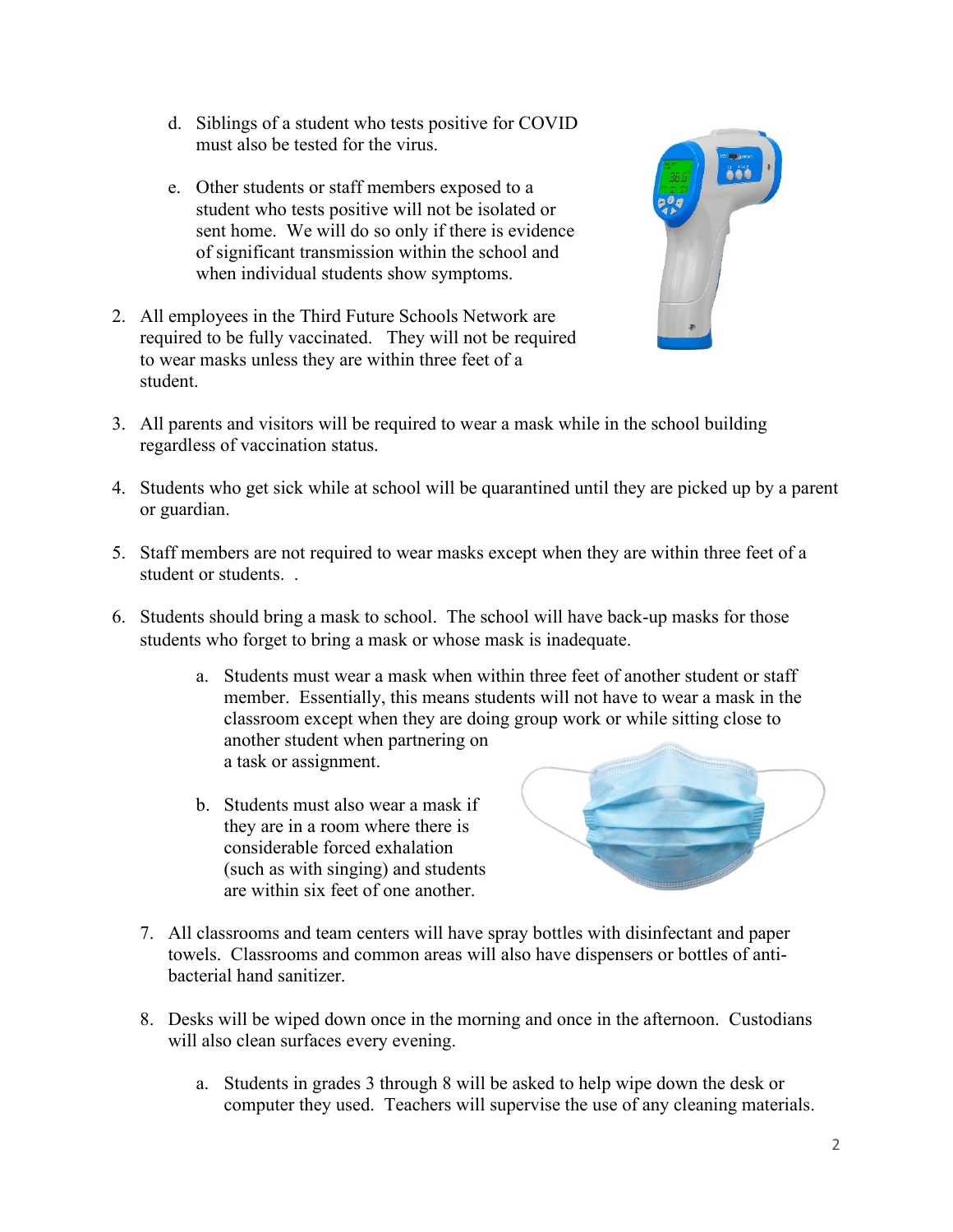- b. Custodians will assist in the team centers, restrooms, and common areas.
- c. Teachers and custodians will also clean/disinfect high-touch areas at least twice during the day.
- d. The custodians will do a thorough cleaning every evening.



## **Additional notes for staff**

- If the Principal learns or determines that a student or staff member has tested positive for COVID-19, the Principal will immediately notify the Director of Schools or Jessica Lopez. Jessica Lopez will notify local health officials.
- A staff member (who is vaccinated) who tests positive for COVID-19 must self-isolate at home if he or she is symptomatic. The staff member may return to work if he/she is symptom free for at least 24 hours. Whether the staff member is asymptomatic or not, he must wear a mask at all times in the school for at least 10 days after the positive test result.
- Employees are required to complete a self-assessment every day before work.
	- o Check temperature
		- $\triangleleft$  100.4 or higher do not report to work
		- $\triangleq$  99.2 to 100.3 monitor temperature twice daily for 7 days
	- o Symptom check
		- ♦ Dry cough
		- ♦ Sore throat
		- ♦ Shortness of breath
		- ♦ Nasal congestion if any of the above symptoms are included
	- o Staff that are ill should stay home and follow the return to work guidance:
		- ♦ At least 24 hours has passed with no fever without the use of fever-reducing medications
		- ♦ Improvement in respiratory symptoms (cough, shortness of breath)

## **Teacher absences**

- If a teacher calls in sick, the Principal or designee will decide:
	- $\circ$  In consultation with the teacher, whether the teacher is able to teach from home
	- o Whether to have another teacher in the network teach the students remotely
	- o Have a learning coach cover the class and use prepared lesson plans